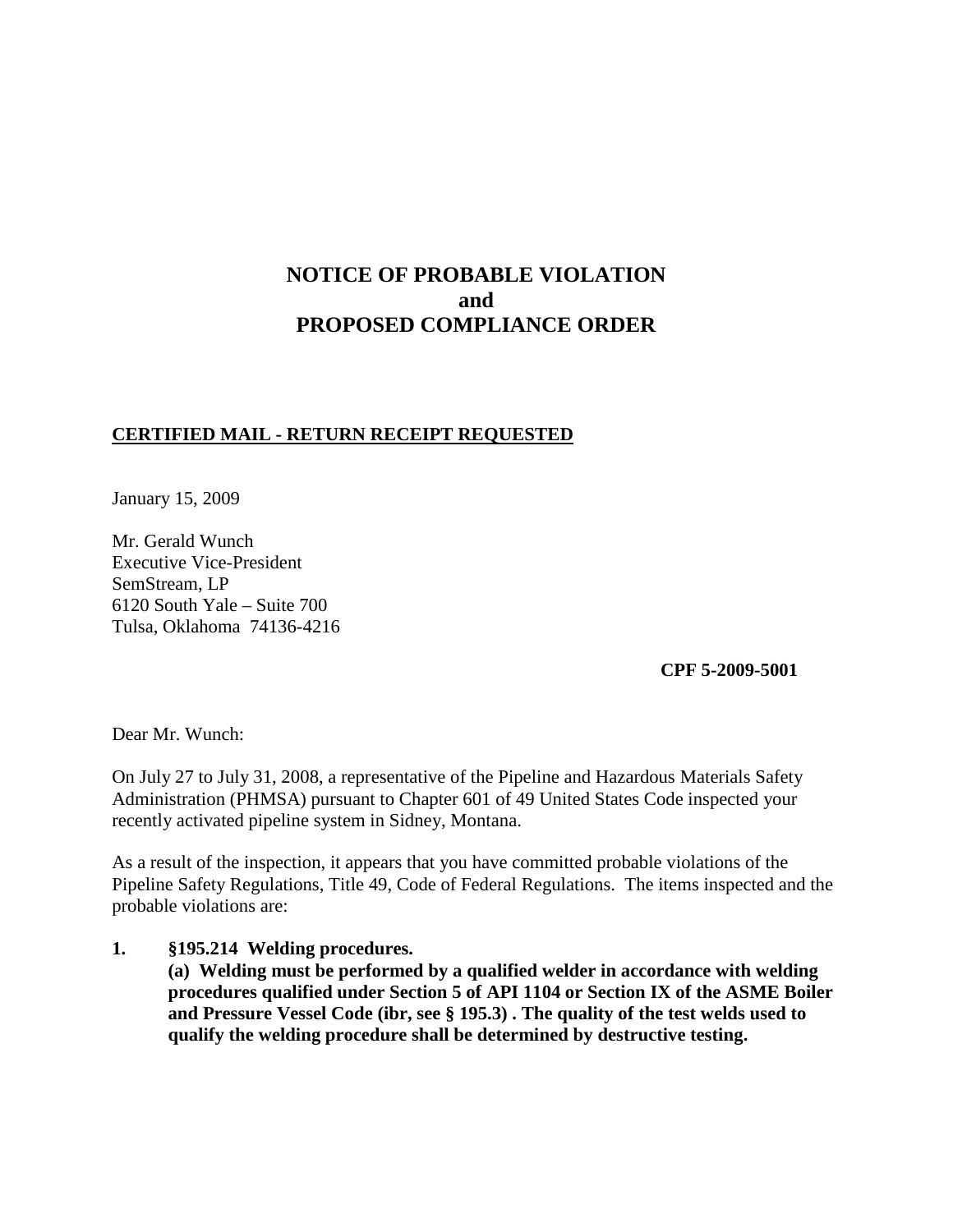SemStream used a welding procedure whose qualification tests failed to meet the requirements under Standard API 1104 Section 5.6.2.3 for the construction of their Sidney HVL Pipeline System.

Weld procedure ML-01 was used for making butt welds during the construction of SemStream's Sidney HVL Pipeline System. Weld procedure ML-01, however, was not qualified using destructive testing. Instead ML-01 was derived from Diamond Shamrock Refining and Marketing Company Weld Procedure No. DS-01. The tensile strength used to qualify Weld Procedure No. DS-01 did not meet the requirements of Standard API 1104, Section 5.6.2.3.

## **2. §195.230 Welds: Repair or removal of defects. (a) Each weld that is unacceptable under §195.228 must be removed or repaired. Except for welds on an offshore pipeline being installed from a pipe lay vessel, a weld must be removed if it has a crack that is more than 8 percent of the weld length.**

SemStream failed to repair weld numbers 999 and 960 during construction of their Sidney HVL Pipeline System when these welds were found to be unacceptable.

SemStream construction records for their HVL Pipeline System reveal that two (2) butt welds (numbers 999 and 960) were rejected because of low caps. SemStream had no record of the repair of these two welds.

## **3. §195.577 What must I do to alleviate interference currents? (a) For pipelines exposed to stray currents, you must have a program to identify, test for, and minimize the detrimental effects of such currents.**

SemStream appears to have stray current on their HVL Pipeline System.

SemStream performed a native CP survey shortly after construction of their Sidney HVL pipeline. Data for that survey shows native potentials for all but the facilities to be around - 700mV. These levels appear to be artificially high and may indicate interference.

#### Proposed Compliance Order

With respect to item 1 pursuant to 49 United States Code § 60118, the Pipeline and Hazardous Materials Safety Administration proposes to issue a Compliance Order to SemStream, LP. Please refer to the *Proposed Compliance Order*, which is enclosed and made a part of this Notice.

#### Warning Items

With respect to items 2 and 3 we have reviewed the circumstances and supporting documents involved in this case and have decided not to conduct additional enforcement action or penalty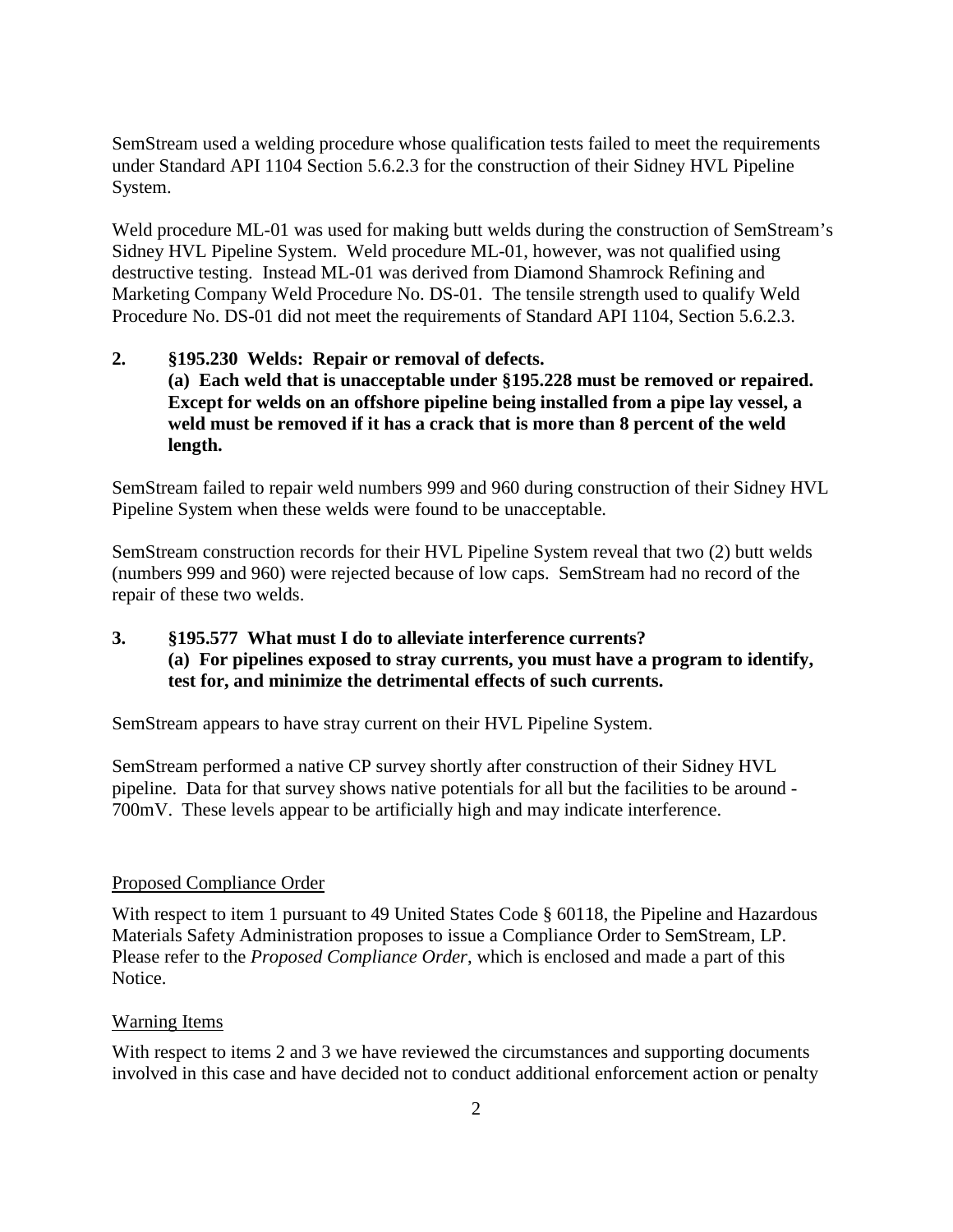assessment proceedings at this time. We advise you to promptly correct these items. Be advised that failure to do so may result in SemStream, LP being subject to additional enforcement action.

#### Response to this Notice

Enclosed as part of this Notice is a document entitled *Response Options for Pipeline Operators in Compliance Proceedings*. Please refer to this document and note the response options. Be advised that all material you submit in response to this enforcement action is subject to being made publicly available. If you believe that any portion of your responsive material qualifies for confidential treatment under 5 U.S.C. 552(b), along with the complete original document you must provide a second copy of the document with the portions you believe qualify for confidential treatment redacted and an explanation of why you believe the redacted information qualifies for confidential treatment under 5 U.S.C. 552(b). If you do not respond within 30 days of receipt of this Notice, this constitutes a waiver of your right to contest the allegations in this Notice and authorizes the Associate Administrator for Pipeline Safety to find facts as alleged in this Notice without further notice to you and to issue a Final Order.

In your correspondence on this matter, please refer to **CPF 5-2009-5001** and for each document you submit, please provide a copy in electronic format whenever possible.

Sincerely,

Chris Hoidal Director, Western Region Pipeline and Hazardous Materials Safety Administration

Enclosures: *Proposed Compliance Order Response Options for Pipeline Operators in Compliance Proceedings*

cc: PHP-60 Compliance Registry PHP-500 G. Davis (#121877)